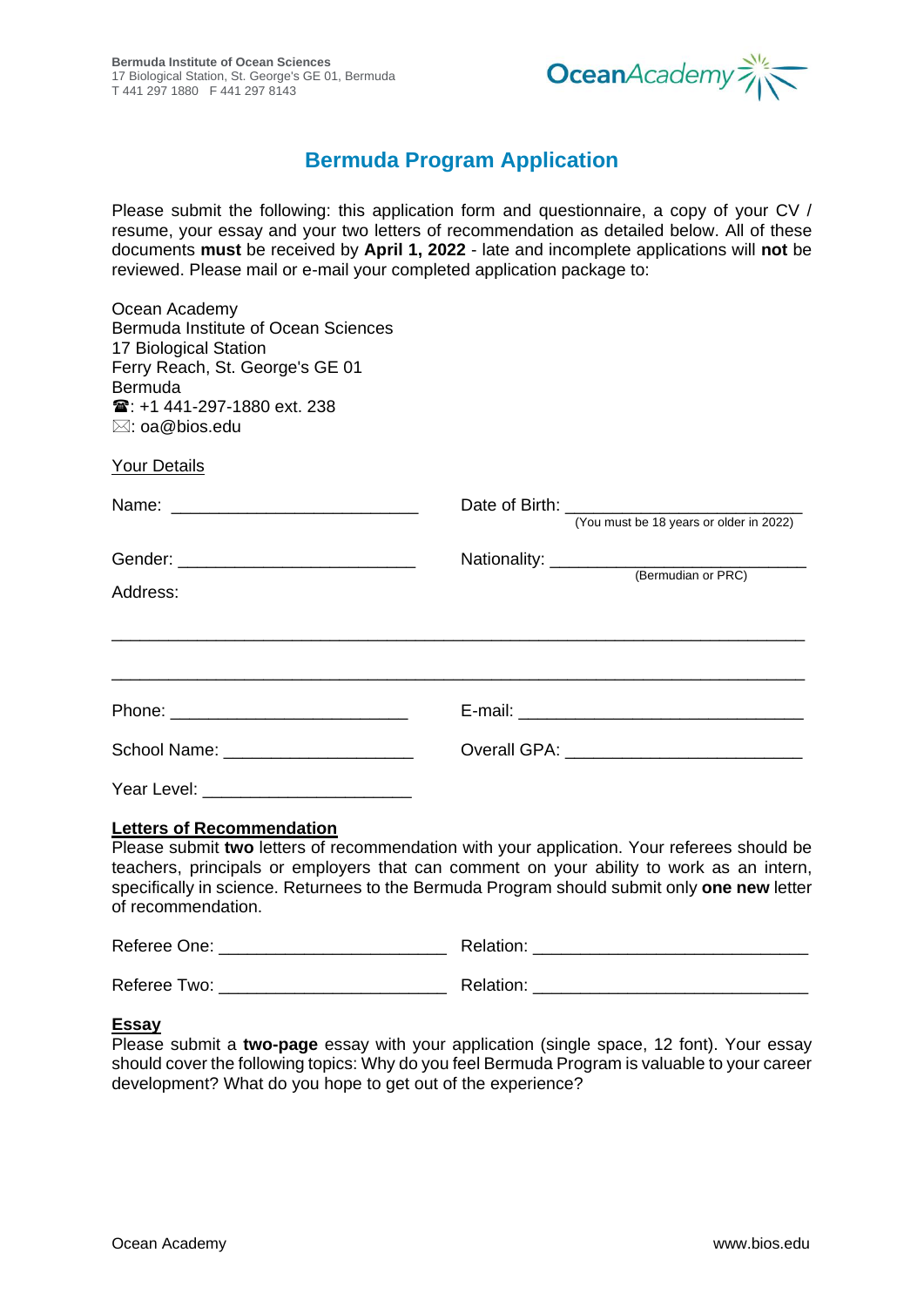

## **Bermuda Program Questionnaire**

*If you need more space to answer the following questions, please feel free to attach a separate document. All applicants must fill out the questionnaire.*

1. What scientific topics at BIOS are you interested in? (You may need to spend some time looking at the research section of the BIOS website [www.bios.edu\)](http://www.bios.edu/)

2. What type of lab and field experience do you have in science (if any)?

3. What do you enjoy about working in the field and/or lab environments?

3. Describe a time when you went beyond someone's expectations to complete a task.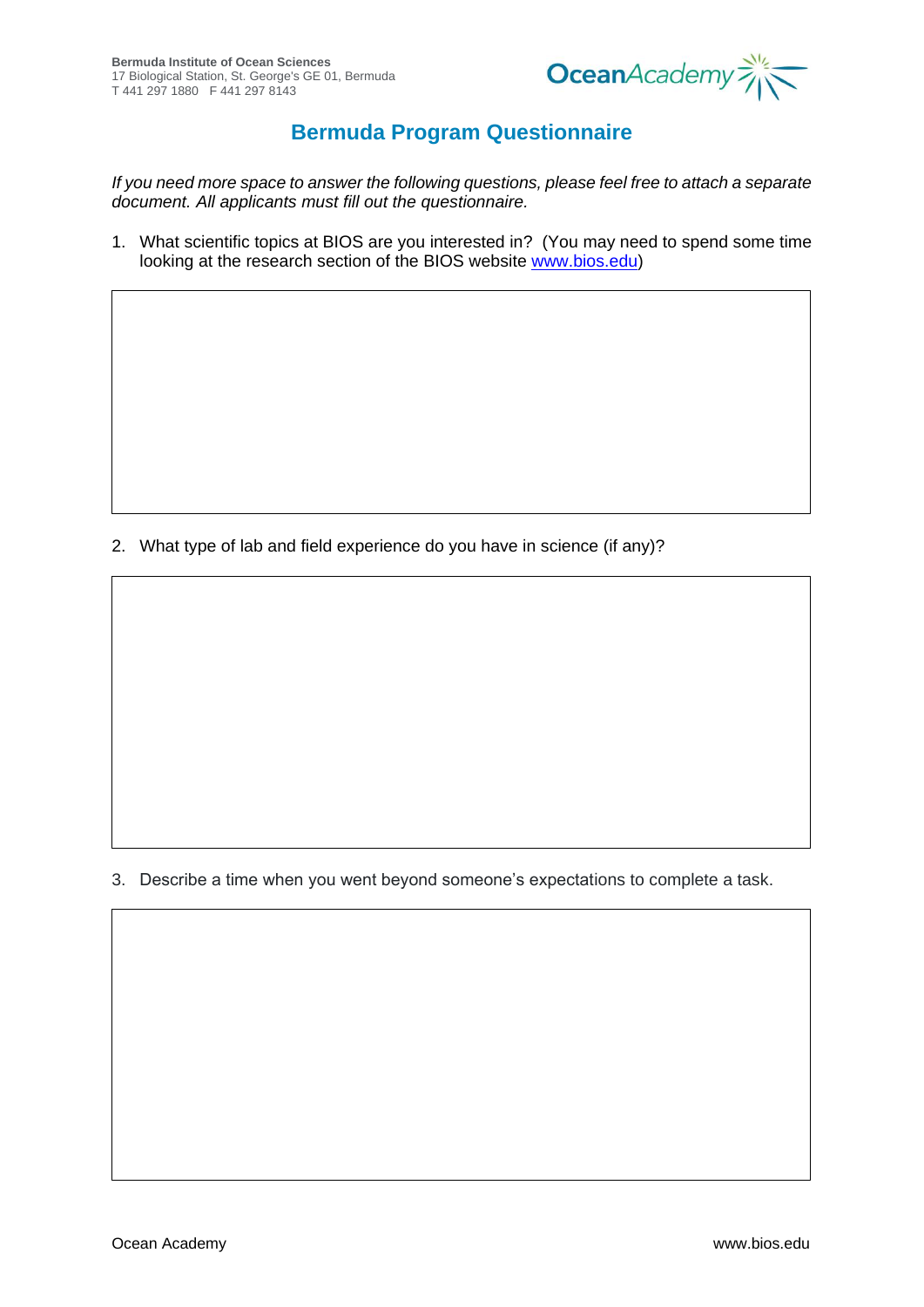

4. Give an example of when you identified a problem with a process and what steps you took to improve it.

5. How do you react when faced with many hurdles while trying to achieve a goal?

6. Describe a situation in which you had to work well with others.